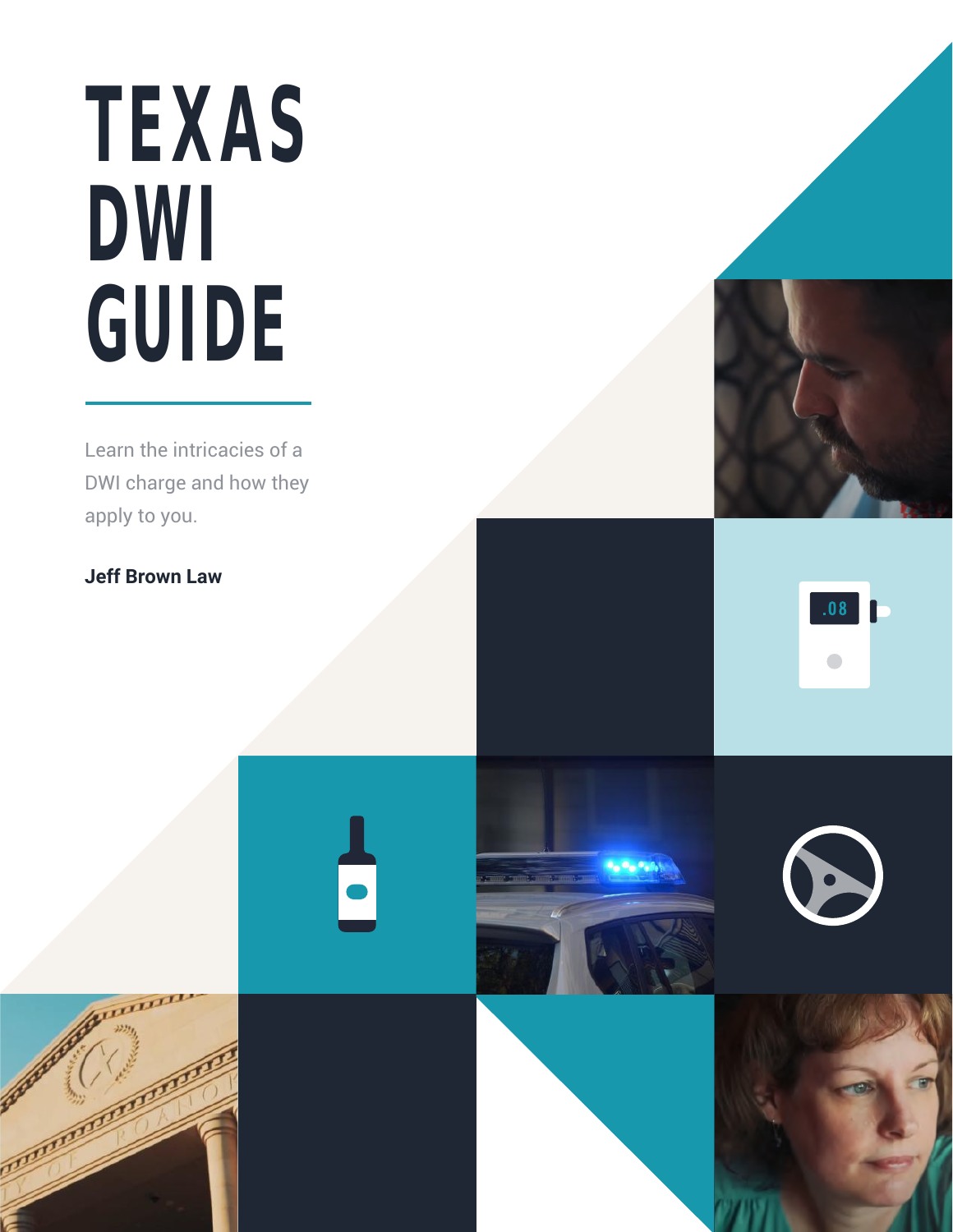#### **OVERVIEW**

Driving While Intoxicated (DWI) is a serious crime in Texas.

Every year, thousands of people are charged with a DWI. If you're reading this guide, chances are that either you or a loved one have been charged with a DWI and you don't know what to do or what to expect next. Or maybe this is the second, third, or more DWI charge and you want to know how much worse it's going to get. You've come to the right place.

With this guide, my first hope is that you will understand how serious a DWI charge is. There is probably no criminal charge that is more regulated by statute than a DWI charge. I'll walk you through the law and explain some of the legalese that confuses a lot of people.

My second hope is that through this guide, you start to see that all hope is not lost. We'll talk about some of the common pitfalls of a DWI investigation and highlight some possible defenses. You'll see that there are a lot of common mistakes made that undermine the effectiveness and legitimacy of DWI investigations, some of which might work in your favor. Which leads me to my third hope for you through this guide: that you will understand how unique you are and how unique your case is. Probably more so with a DWI than anywhere else, every case is unique! The circumstances that led to your DWI charge are different from your friend's DWI charge, or your cousin's DWI charge, or your dentist's neighbor's DWI charge. No two charges are exactly the same.

I hope that you will understand that by talking with me about your charge and allowing me to represent you in court, that you are giving yourself a fighting chance to successfully deal with your DWI charge in a way that will not destroy your future. I hope that by working with me, you will feel less stressed, less overwhelmed, and more confident.

So, without further ado, let's dive into this guide and first understand what a DWI charge is.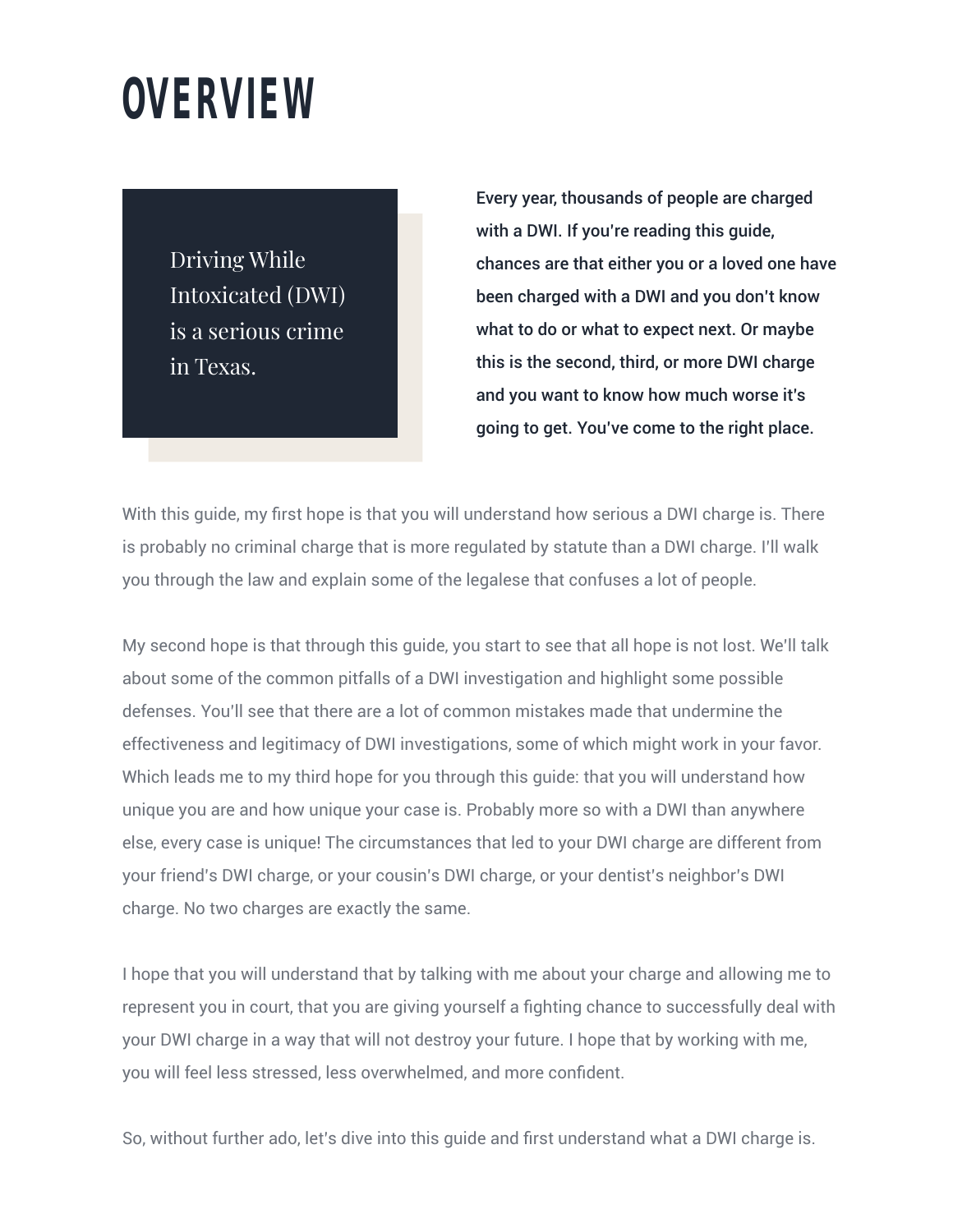## **WHAT IS A DWI?**

Under statute, a person commits a DWI if "the person is intoxicated while operating a motor vehicle in a public place."

Texas Penal Code, Chapter 49, Section 49.04

While that sentence may seem simple enough, one word carries a lot of meaning while also holding a lot of potential defensive applications (which we'll talk about later in the guide).

The statute says that a person is "intoxicated" either by not having the normal use of mental or physical faculties because alcohol, a controlled substance, drugs, or other substances are in the body or if by having an alcohol concentration of 0.08 or more.

At this point, it's important to know that to secure a conviction, a prosecutor must satisfy each and every element of the charge. Here, that means that the prosecutor must prove that the accused was intoxicated at the time he or she was operating a motor vehicle and that vehicle was in a public place at the time. Do you smell potential defenses yet?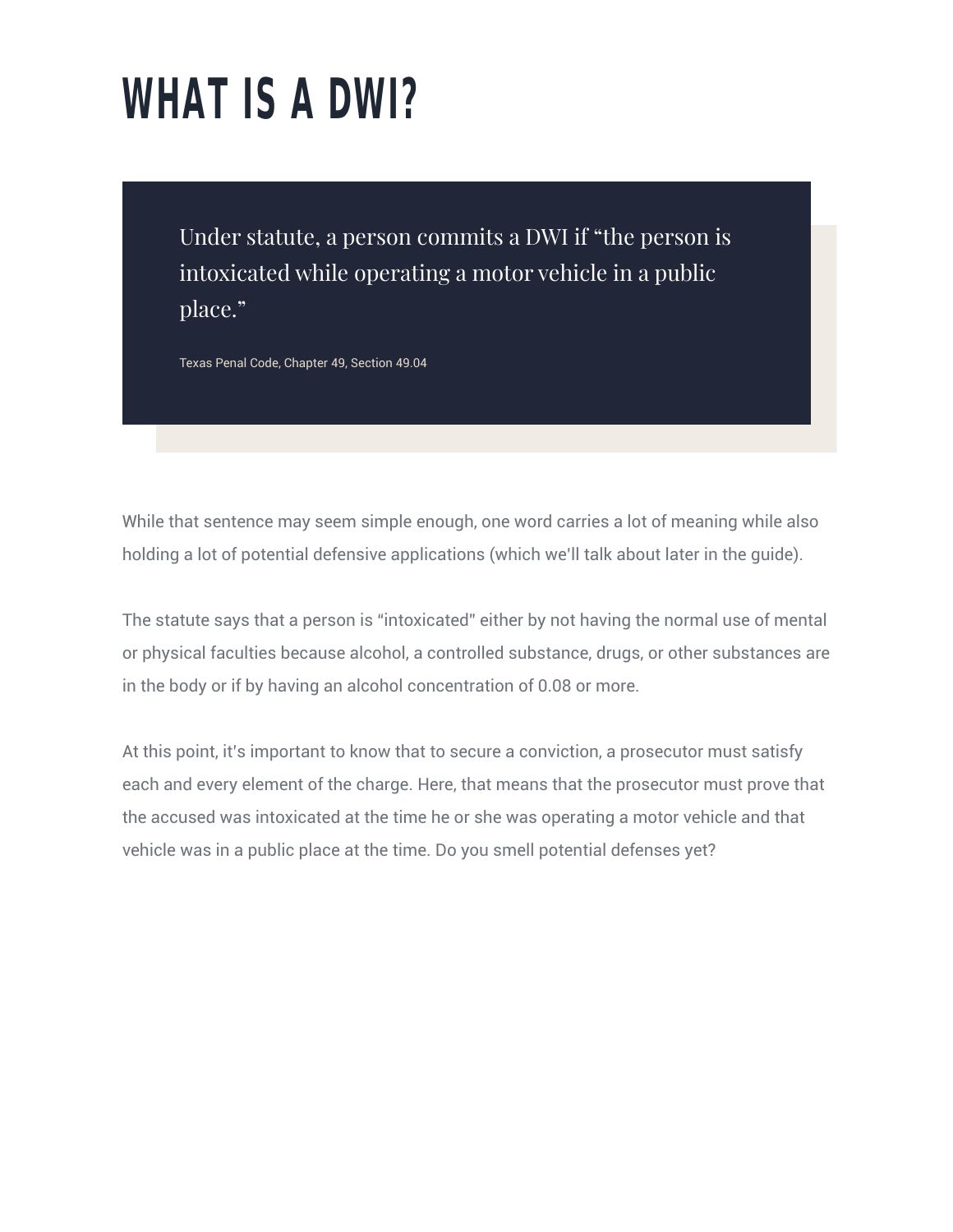#### **ARE THERE DIFFERENT TYPES OF DWI?**

Under Texas law, there are a seemingly endless number of ways to get a DWI or alcohol-related charge. There is:

- Flying While Intoxicated **T**
- Boating While Intoxicated  $\mathcal{L}(\mathcal{A})$
- Assembling or Operating an Amusement Ride While Intoxicated  $\mathcal{L}^{\text{max}}_{\text{max}}$
- **Possession of an Alcoholic Beverage in Motor Vehicle**
- **Public Intoxication**

There are also more serious types of DWI charges, like:

- Driving While Intoxicated with Child Passenger, l a l
- Intoxication Assault
- Intoxication Manslaughter

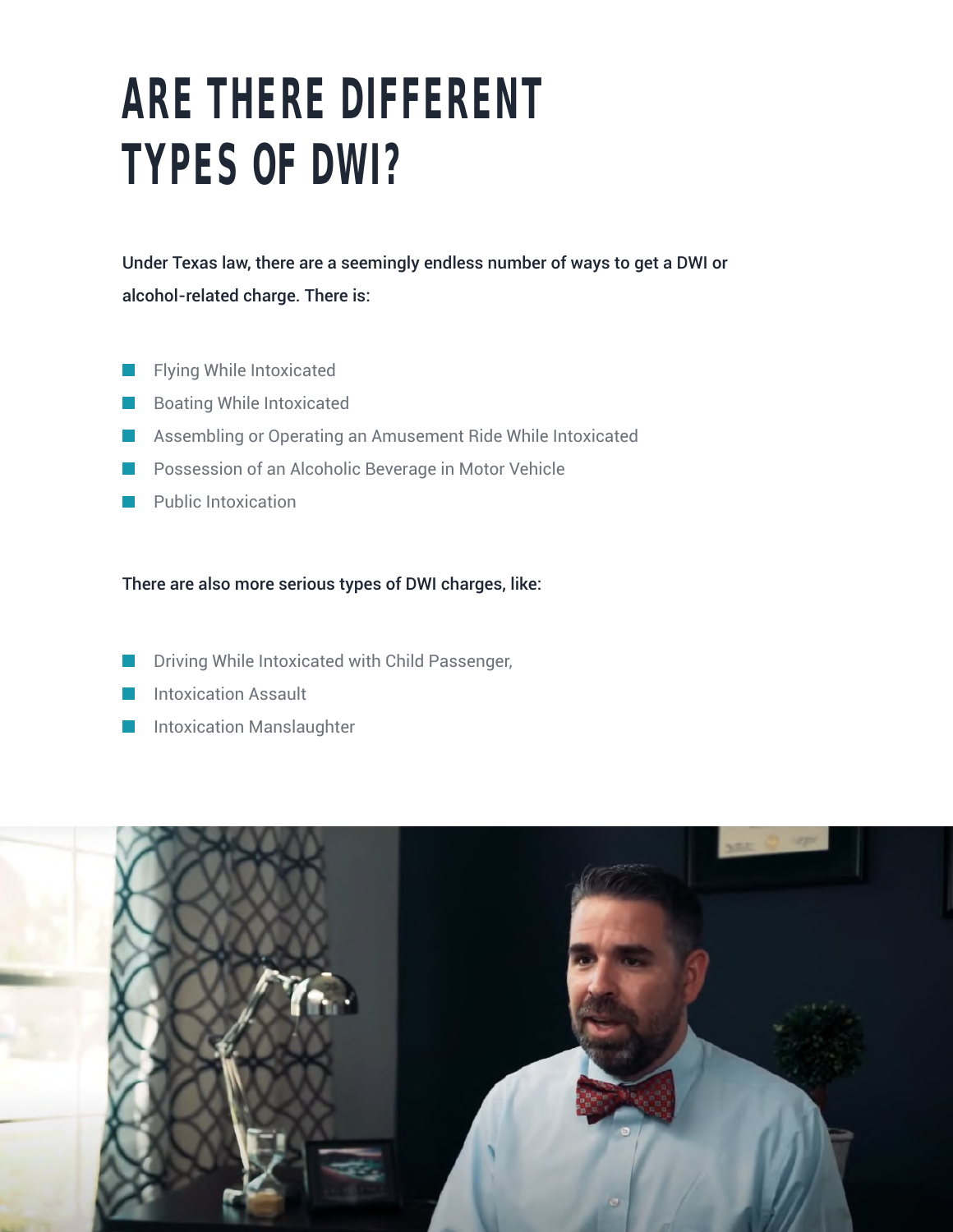#### **can i get a dwi if my bac is less than .08?**

The answer here is yes, you can be charged with a DWI, even if your BAC is less than 0.08.

According to the State, if you do not have the normal use of your mental and physical faculties because of any substance the police find in your body, you can be sure that a DWI charge is coming.

You might then be asking yourself, what's the deal with 0.08. Why does that number seem so important in a DWI? It's because 0.08 is the level set by the National Highway Traffic Safety Administration ("NHTSA") at which you are presumed to be intoxicated. If your BAC is less than 0.08, then you are not presumed to be intoxicated. However, the police will rely on other evidence they observe to say that you have lost the normal use of your mental and physical faculties, and the State can still file a DWI charge against you.

We will get into this more later in the guide, but this is why it is so important to NOT "cooperate" with the police on their investigation. When you answer all of their questions openly, what are you really giving them? When you do their Field Sobriety Exercises, what are the police really looking for?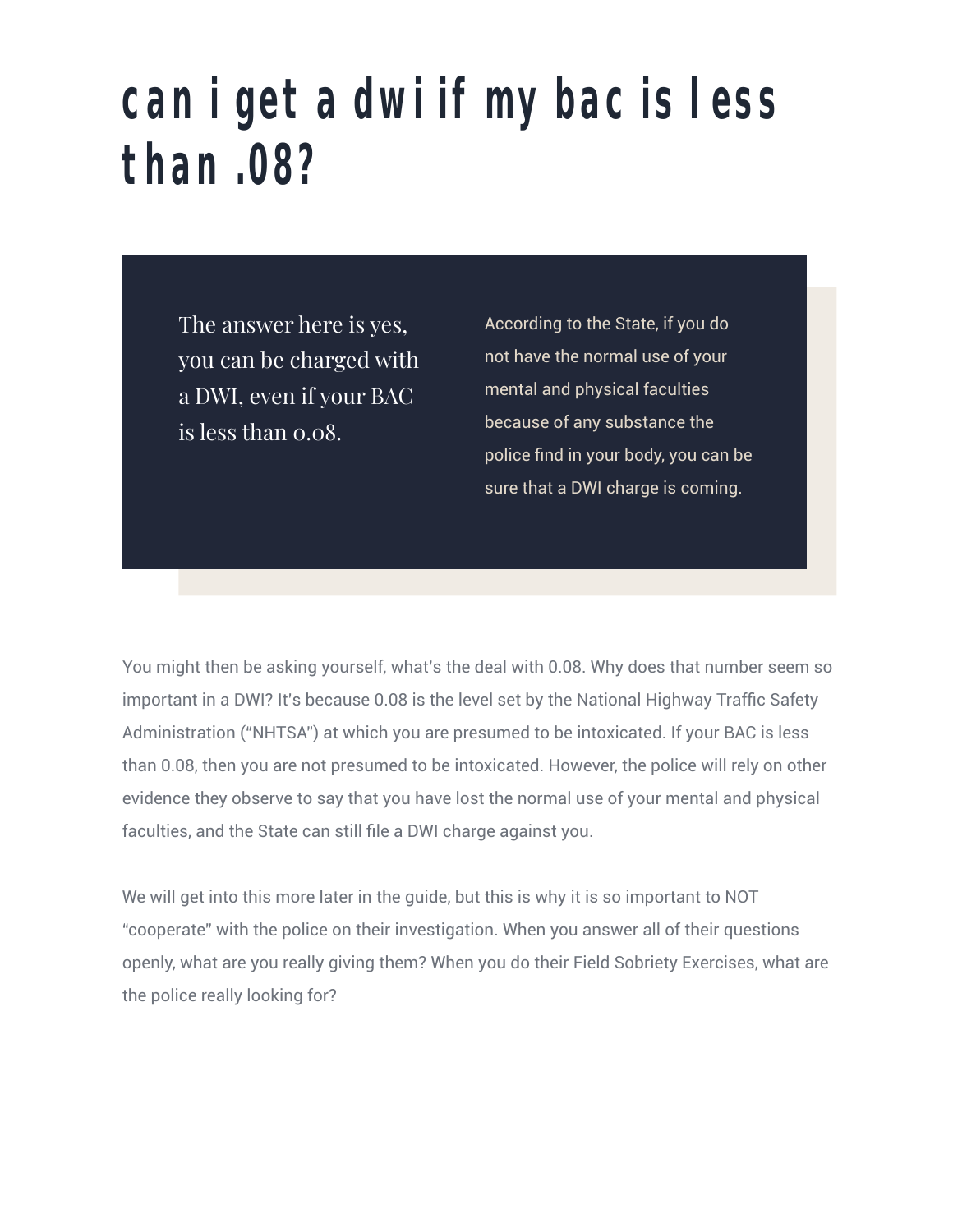### **WHAT DOES "BAC" MEAN ANYWAY?**

BAC stands for blood or breath alcohol concentration. Which "B" depends on which sample is supplied.

When you are arrested for a DWI, a police officer will read to you, and provide you a copy of, a consent form and ask you to voluntarily provide a breath or blood sample to test alcohol concentration levels. Nowadays most police officers/departments ask for a blood draw because the breath analysis machines were terribly unreliable and have constant malfunctions. However, breath tests are still asked for and administered.

Before we move on from this point, please be aware that this is one of the big ways where you refuse to provide a sample. Be polite about it, but just say no -- no matter what they say. However, at this point a police officer who is covering all the bases will simply go to a judge with an application for a warrant for an involuntary blood draw, which the judge will almost always routinely sign. Don't be alarmed if you refuse to voluntarily consent and they still take your blood for analysis. That's part of how the system is rigged against you. The important point here is that you didn't provide the sample voluntarily. More on that later.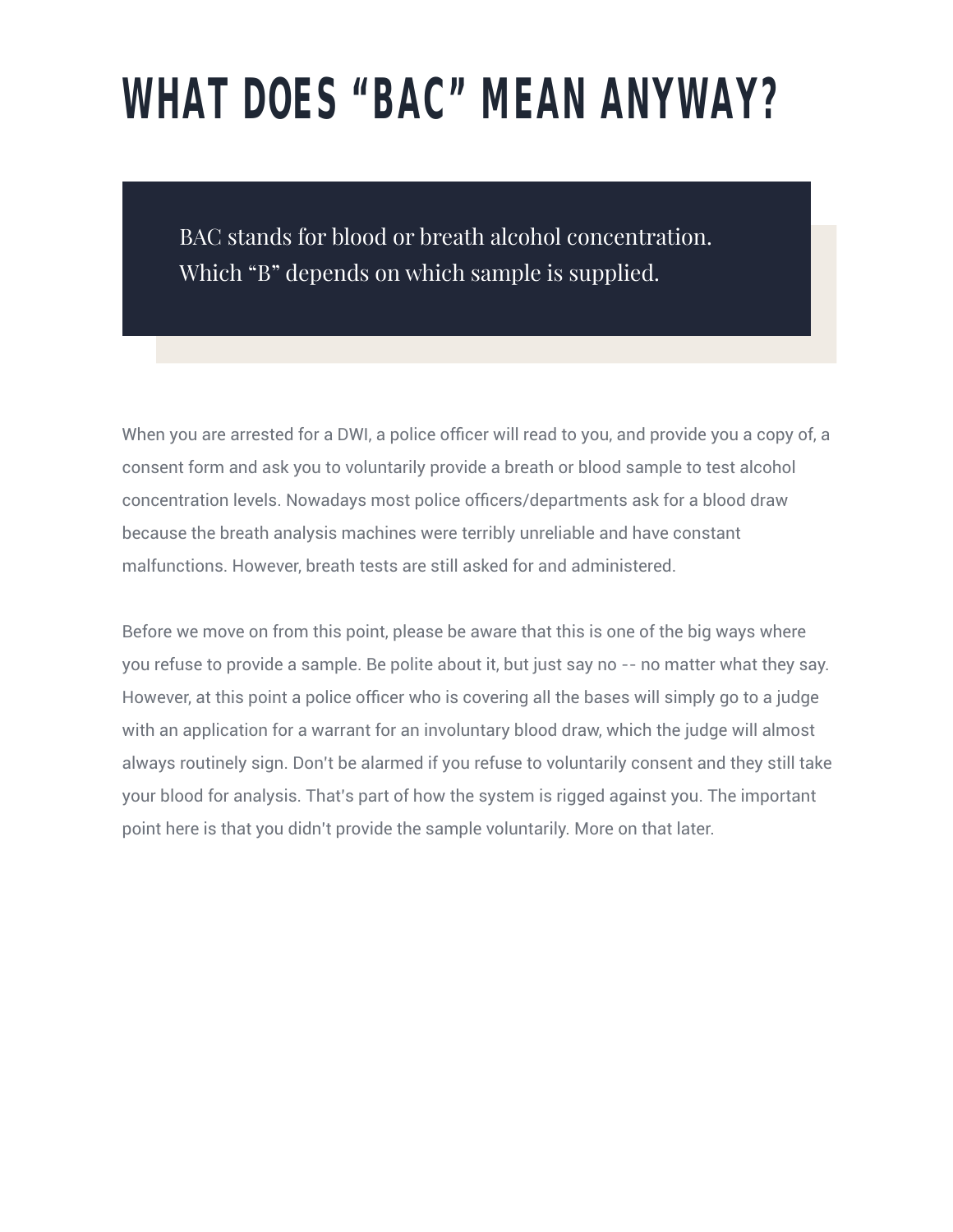#### **WHAT IS THE PUNISHMENT FOR A FIRST DWI?**

This is the question that my clients ask most often. There are many different consequences to a DWI, even if it's your first time or you think it's a simple open-and-shut case. Some of the consequences can be long-lasting if you don't know any better.

For purposes of this guide, we will keep things pretty simple. However, you should always have a qualified and experienced DWI attorney look at your case because no two cases are the same. Every case has different factors that, when combined, make your case unique. I have been helping clients defend DWI charges for many years and I've yet to see two cases that were exactly identical.

In Texas, a Class B DWI is punishable by jail term between 72 hours and up to 180 days, a fine of up to \$3,000, and a suspension of your driver's license from 90 days up to 365 days. An experienced DWI attorney can usually help you negotiate a better plea deal, if not get your case dismissed entirely.

Even though it's your first DWI, you could also be charged with a class A DWI if your BAC is at or above a .15 level. That means you could be sentenced to the more severe penalties that are outlined below.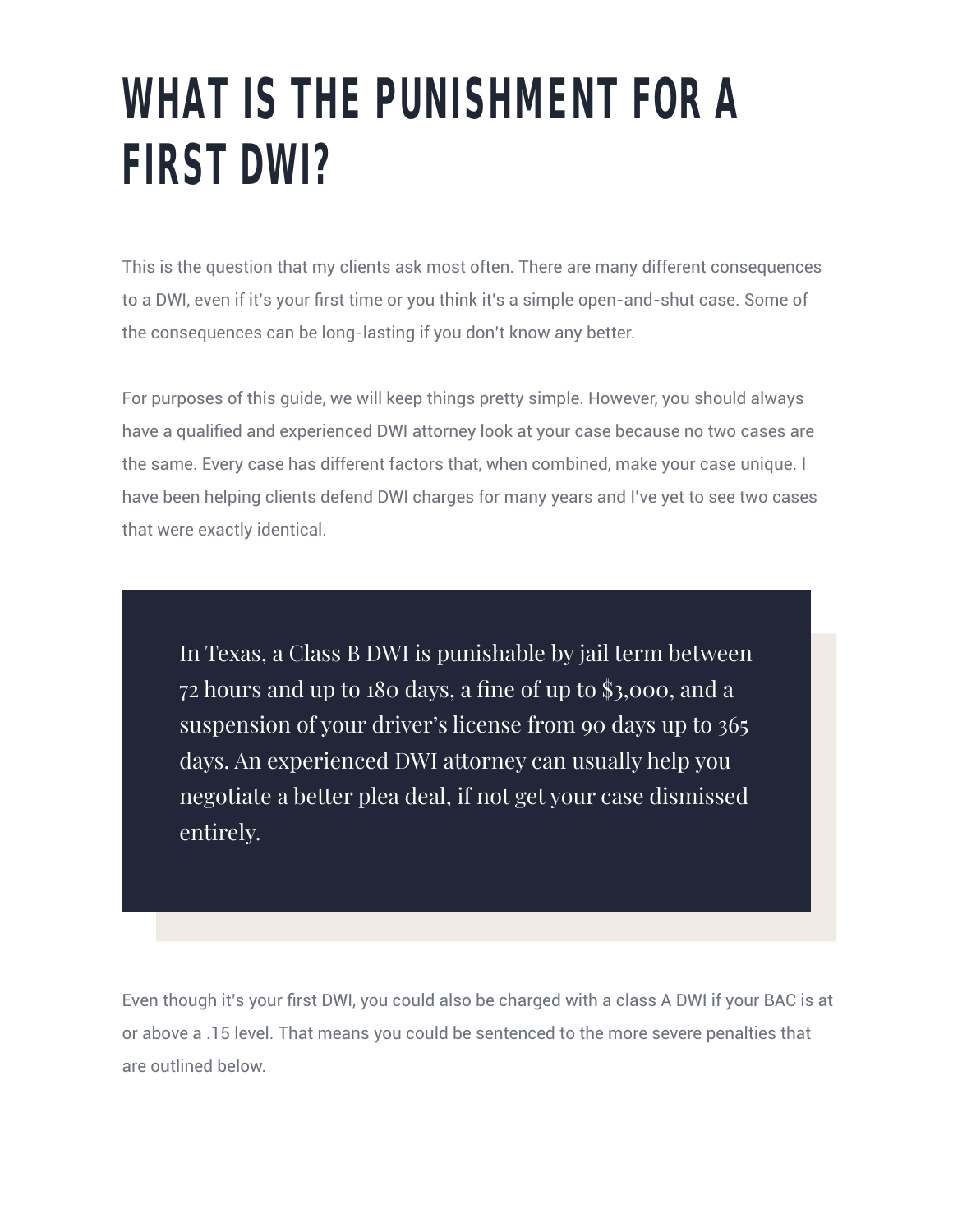### **WHAT IS THE PUNISHMENT FOR A SECOND DWI?**

In Texas, a second DWI is classified as a Class A misdemeanor. It is punishable by a jail term starting at 30 days and ranging up to 365 days, by a fine ranging anywhere up to \$6,000, and a license suspension ranging anywhere from 180 days to 2 years.

#### **WHAT IS THE PUNISHMENT FOR A THIRD DWI?**

In Texas, a third (or more) DWI is a 3rd degree felony charge. For a third degree felony charge, the range of punishment is from 2 years to 10 years in the Texas Department of Criminal Justice (aka prison -- not jail), a fine of up to \$10,000, and a suspension of your driving privileges ranging from 180 days to 2 years.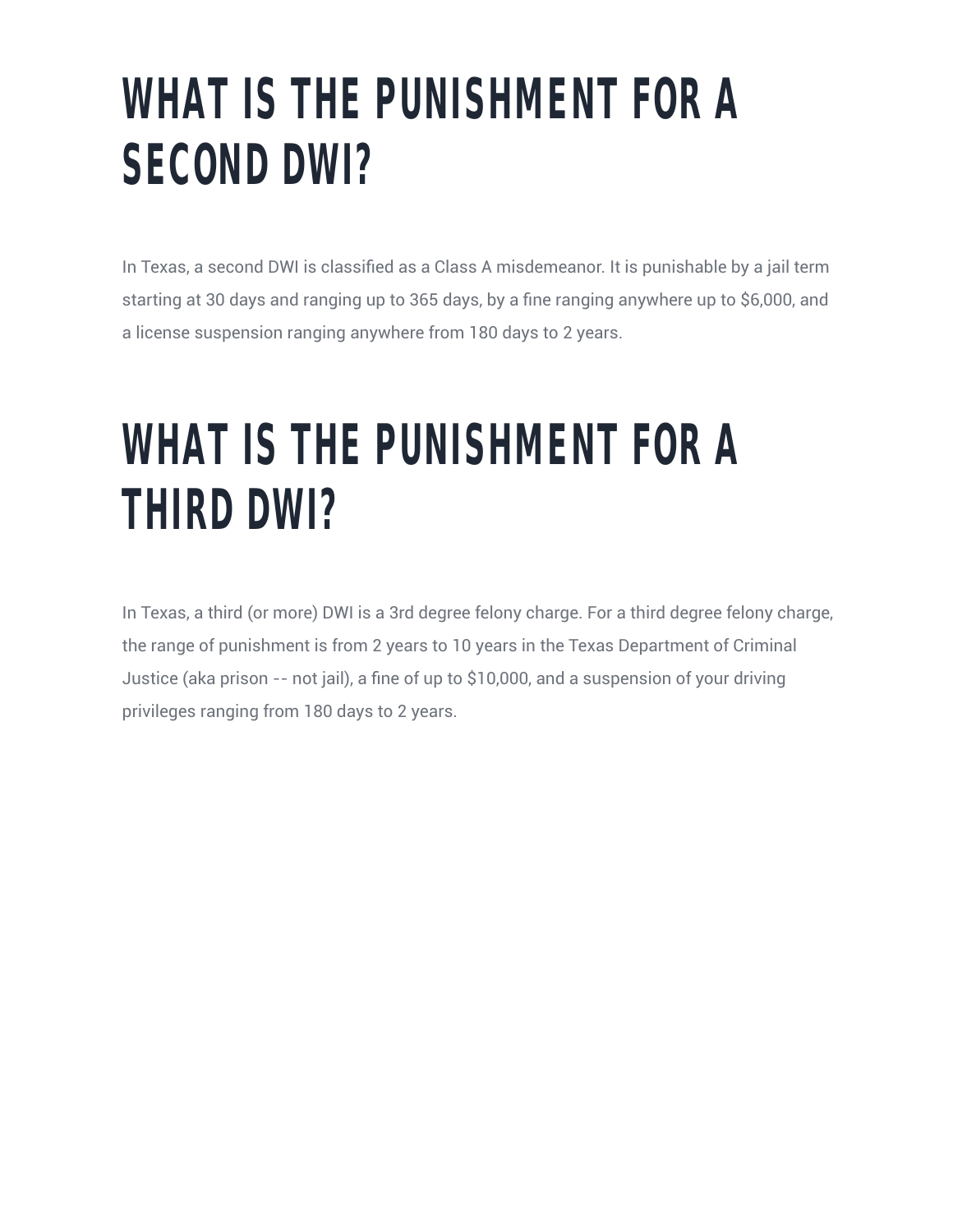#### **BUT I PASSED THE FIELD SOBRIETY EXERCISES**

#### **HINT: THAT IS IMPOSSIBLE TO DO**

So you think you "passed" the field sobriety tests? Did the police maybe tell you that? Whether they did or they did not, and whether you think you did well or poorly, it makes no difference. If you do the field sobriety exercises at all, there is no way you could possibly have passed the tests. And that isn't your fault. You just need to have a better understanding of why you or your loved one did the exercises in the first place!

Police will maintain that the goal of the field sobriety exercises is to determine whether you've lost the use of your "normal faculties." While this sounds good on paper or in statements to the public, the real purpose behind the field sobriety exercises is to gather more evidence against you. It sounds better on a police report to say, "the Defendant smelled of alcohol, he had bloodshot eyes, and he stumbled and swayed during the field sobriety exercises" than it does to say, "the Defendant smelled of alcohol and had bloodshot eyes, so I arrested him." The field sobriety exercises are simply you handing the officer more ammunition with which you will be attacked in the courtroom.

So what do you do when the police ask you to do the exercises? You politely, but firmly, tell them no. If you have a medical condition that you believe prohibits you from doing the exercises perfectly, like a bum knee or a twisted ankle, then tell the officer that. And don't do any of the exercises at all. If you don't have a medical condition, then simply refuse to do the exercises and leave it at that.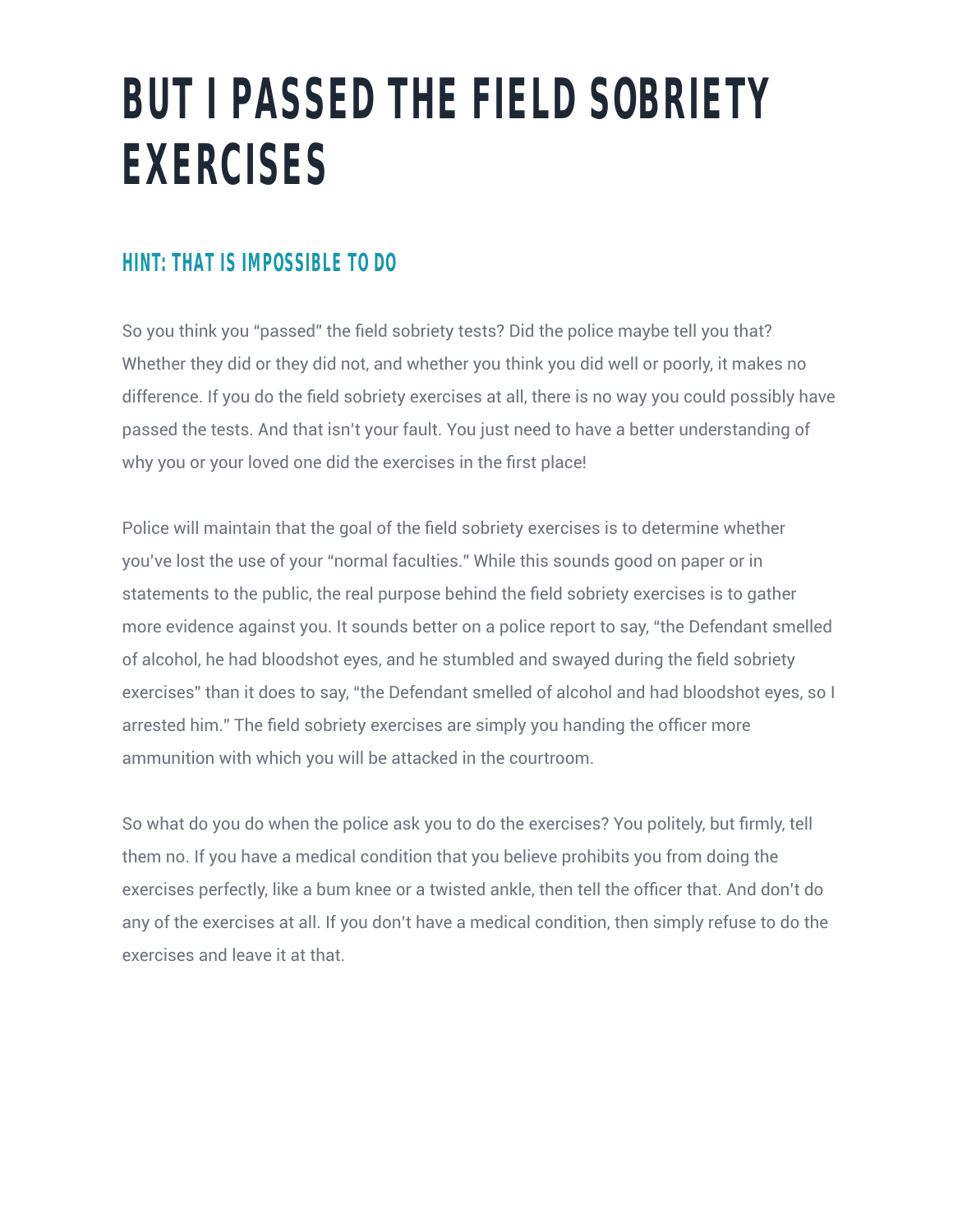### **ISN'T IT BETTER TO JUST COOPERATE WITH THE POLICE?**

No, it isn't better to just cooperate with the police. Unfortunately, police policies enacted at the State level are working against you.

Going back to the last point, if you cooperate with the police, you are only handing over all the ammunition that the officer needs to convict you. Why do their job for them? If the officer is intent on creating a criminal history for you, then make them at least work for it.

You also have rights under the Constitution and Bill of Rights that the police are trained to trick you into giving up. Under the Fifth Amendment, you have the right to remain silent. When you voluntarily speak with the police, you are waiving that right until such time as you either voluntarily give the police everything they need or you assert your right to speak with legal counsel prior to talking with the police further.

The other thing you should be aware of here is that police officers are allowed to lie to you in order to get you to say things that will be used against you later in court. There are no repercussions for these lies. The police officer might say things like, "if you tell me the truth now, I'll make sure the judge goes easy on you." Please do not give away the farm by simply "cooperating." The police officer will not go easy on you. Instead, do the three things that you are required to do when interacting with police and let the officer do his own investigation from there. Here are the three things that you have to do when speaking with a police officer: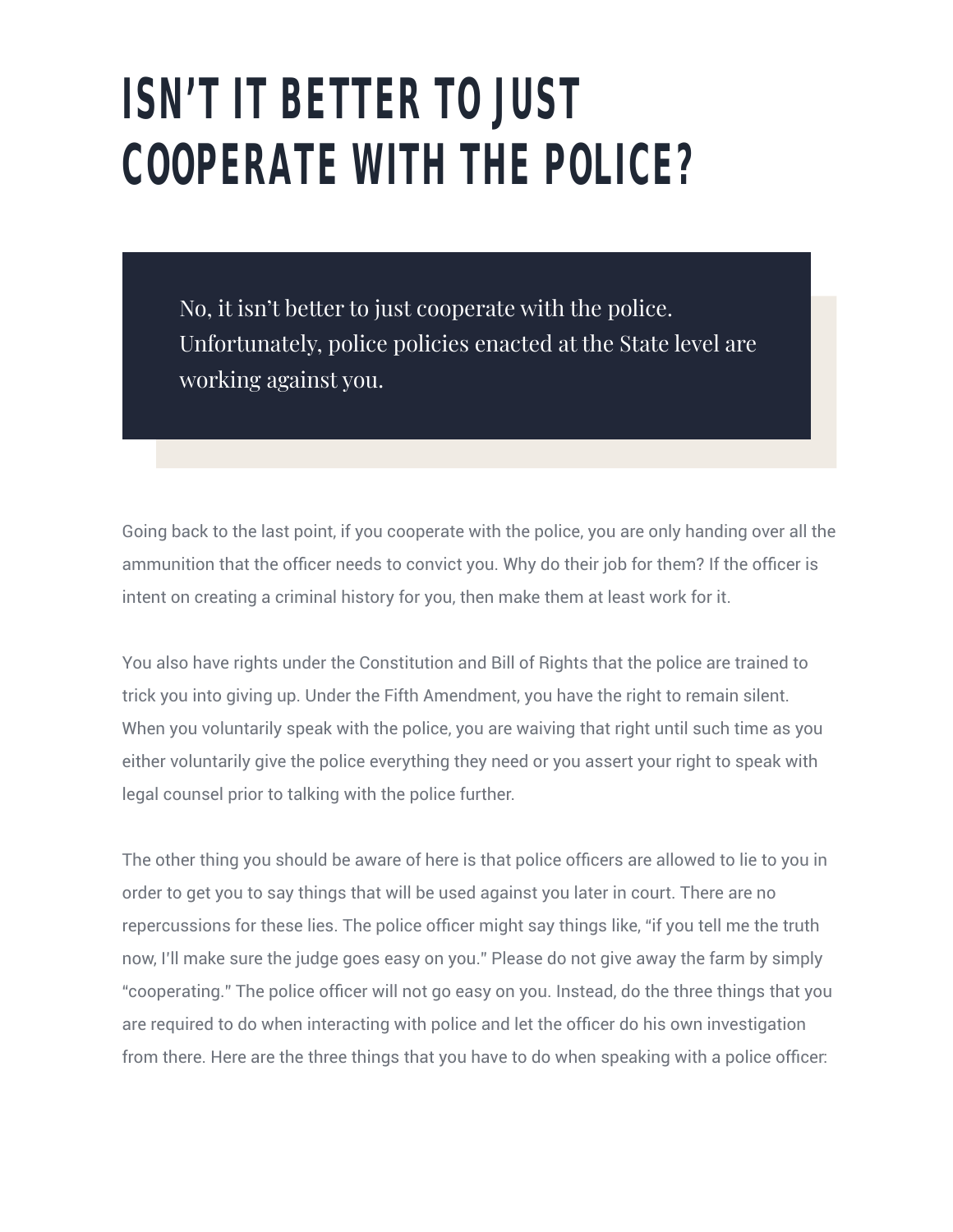- **Obey commands.** If they say to stop and stay where you are, do it. If they say to show them your hands, do it. If you run, disobey, or--worse yet--strike an officer, you will face additional criminal charges.
- **Truthfully identify yourself.** Using a fake name or someone else's name will result in additional criminal charges if the police find out.
- **Provide proof of valid auto insurance.** If you are driving and the police ask for your insurance, you are required to provide them with that. It is a crime to drive without valid auto insurance.

#### If the officer asks anything else beyond these three things, keep your mouth shut!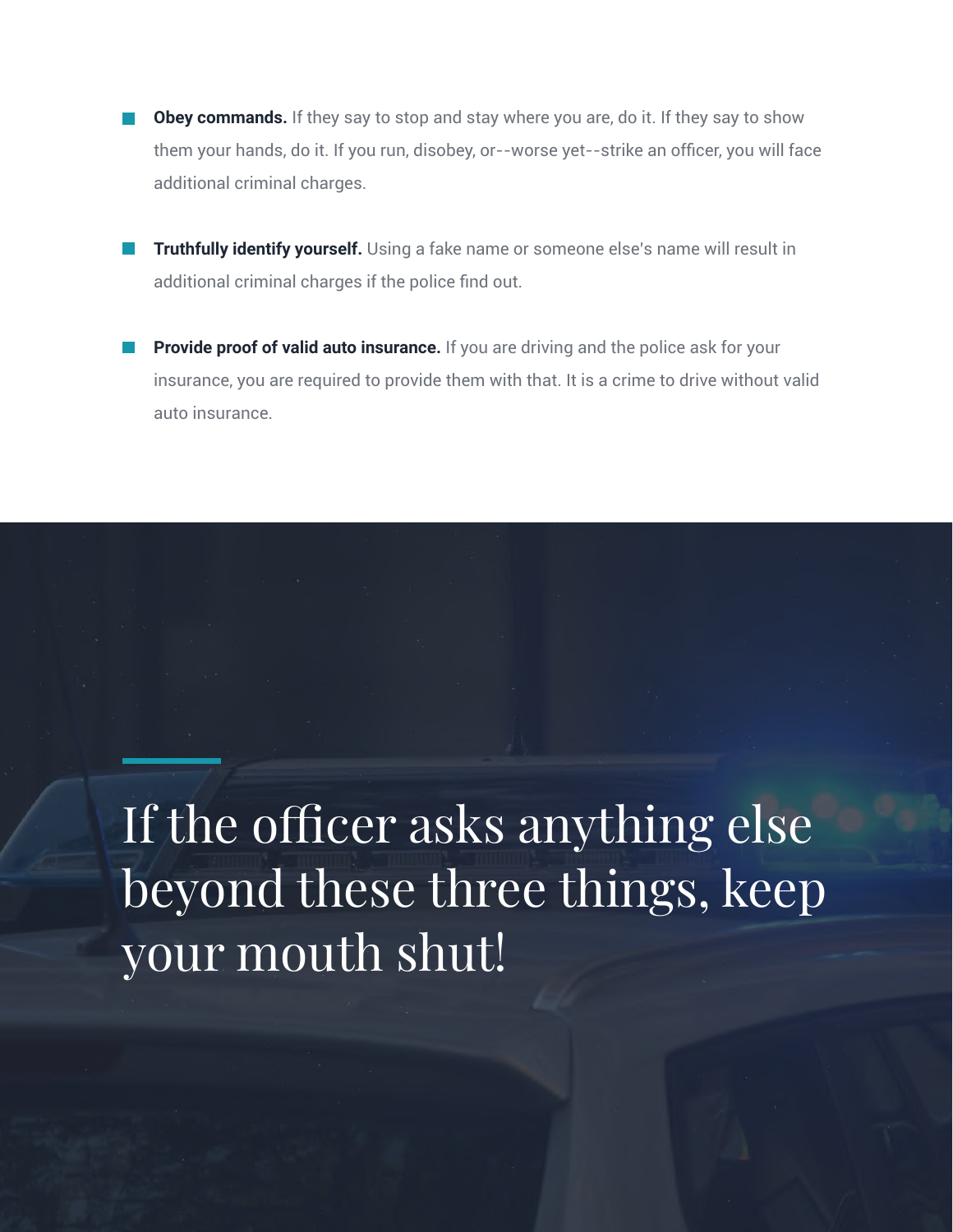#### **WILL MY BAD PAST HISTORY AFFECT MY DWI CHARGE?**

Yes. If you have a criminal history, the prosecutor will always look at it in making their plea recommendation. And this is true of every criminal charge; an accused's criminal past is part of their record and is used to formulate a plea offer.

The real question here is how badly will your criminal history (if you have one) affect your DWI case. It probably goes without saying, but having an experienced and well-versed attorney will significantly improve your chances of not having your criminal history affect the final resolution.

It also is fairly logical that attorneys like speaking with other attorneys. Prosecutors always prefer speaking to and negotiating with other attorneys, instead of with the Defendants themselves, because we attorneys have our own language. We have the experience and understanding of how to make good things happen in otherwise bad situations.

Trust your attorney to help you out here. We want to help you have a bright future!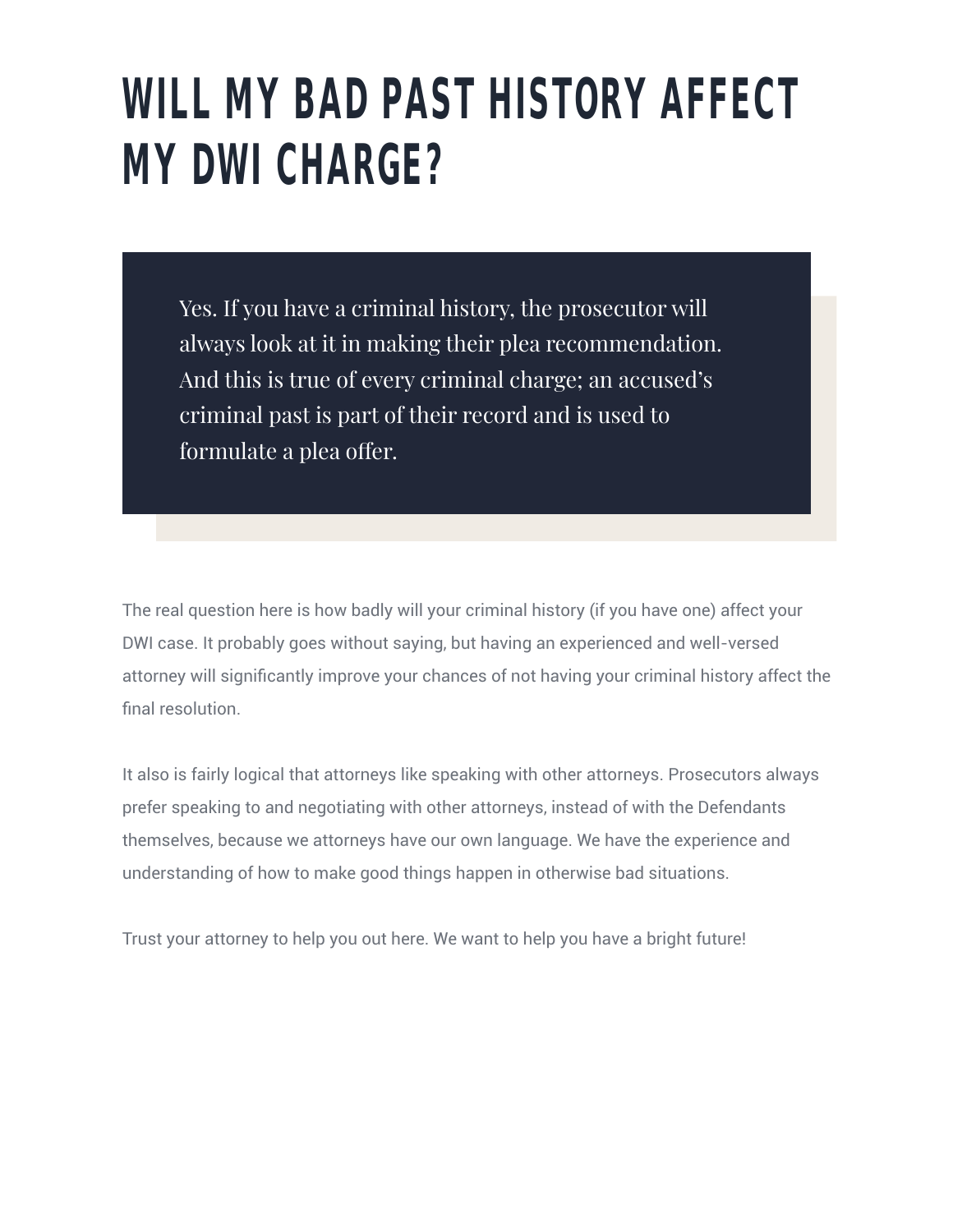#### **WHAT IS THE DIFFERENCE BETWEEN BEING ON BOND AND BEING ON PROBATION?**

A lot of my clients first come to me somewhat confused between being on "bond" and being on "probation." Both have conditions that the Defendant needs to abide by or face consequences. The difference between these two has to do with the status of the case.

**Bond.** A person is on bond if they are not in jail and their criminal case is still pending final resolution. Being on bond requires that the person abide by certain conditions for the "privilege" of being out of jail and going about their lives while awaiting the final resolution of their case. In DWI cases, bond conditions can be very stringent. Conditions of bond in a DWI can include putting an ignition interlock on your car, submitting to (and paying for) random urine tests, and paying a hefty monetary bond to the court that is held in escrow while your case waits for resolution. Depending on the facts of your case (or lack thereof), a judge could decide that you should be released on personal recognizance, which means that the judge trusts you to come back to court when called upon to do so.

**Probation.** Almost its direct opposite, probation is a possible (and likely) result of a plea offer that the Defendant accepts. You are on probation if the prosecutor offers it as a plea offer and you accept that offer instead of taking your case to trial and risking a more serious consequence. On probation, you will have conditions that you need to abide by, such as random urine screens, DWI Education courses, the Mothers Against Drunk Driving (M.A.D.D.) Victim Impact Panel, and a suspension of your Fourth Amendment rights to name a few.

The conditions of probation vary a great deal depending on the facts of your case. As mentioned earlier, every case has a unique blend of facts that makes it different from other cases. You are unique, and your case is too! An experienced defense attorney will be able to analyze your case and help you anticipate what to expect should you decide to take a probation offer, if one is offered by the prosecutor.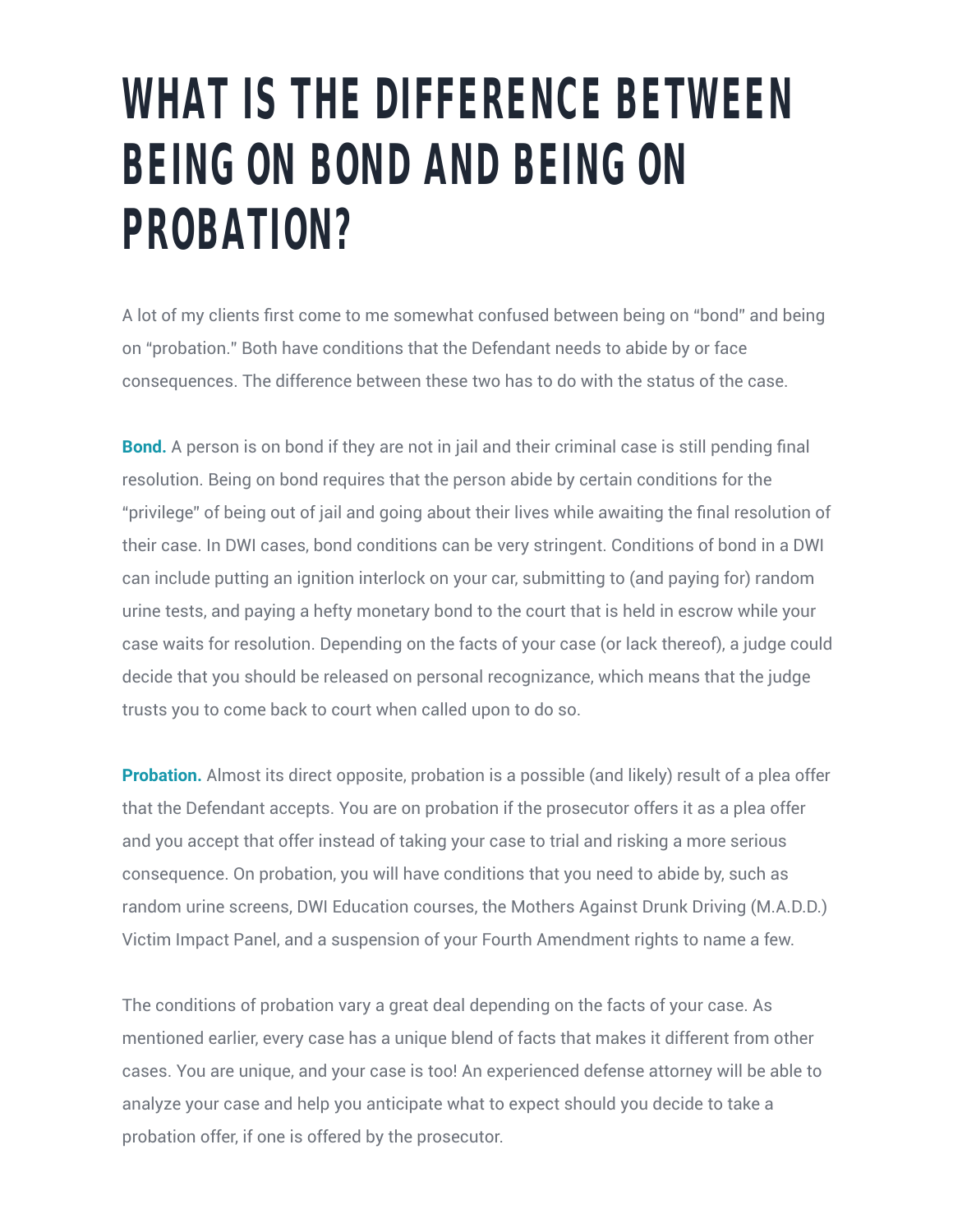#### **DO I HAVE TO HAVE THE INTOXILYZER ON MY CAR?**

Whether or not you need to have the intoxilyzer (aka ignition interlock) on your car either before your case is resolved or during probation depends on the conditions that are imposed by the judge.

Generally speaking, you have to have a court order to install an interlock on your vehicle.

The judge can order that you install an interlock as a condition of your bond or he, through the probation department, can order that you have an interlock as a condition of your probation. If the judge orders you to have an interlock on your vehicle, then you need to have an interlock on your vehicle. Failing to have an interlock on your vehicle when ordered to do so will have negative consequences, including but not limited to going back into jail or having your probation revoked.

If you have your license suspended because of your DWI charge and you want to drive under an Occupational Drivers License ("ODL"), you would likely want to have your interlock on your vehicle. This is because there are two different types of ODLs: an interlock ODL and a driving log ODL. With the interlock ODL, you can drive anywhere an ODL permits you to drive and you simply blow into the interlock to start the vehicle. With the driving log ODL, you'd have to write down where you're going, what your starting mileage is, and what your ending mileage is every time you drive, and then periodically submit that log for review. What a hassle! If they decide to pursue an ODL, all of my clients so far have pursued an interlock ODL.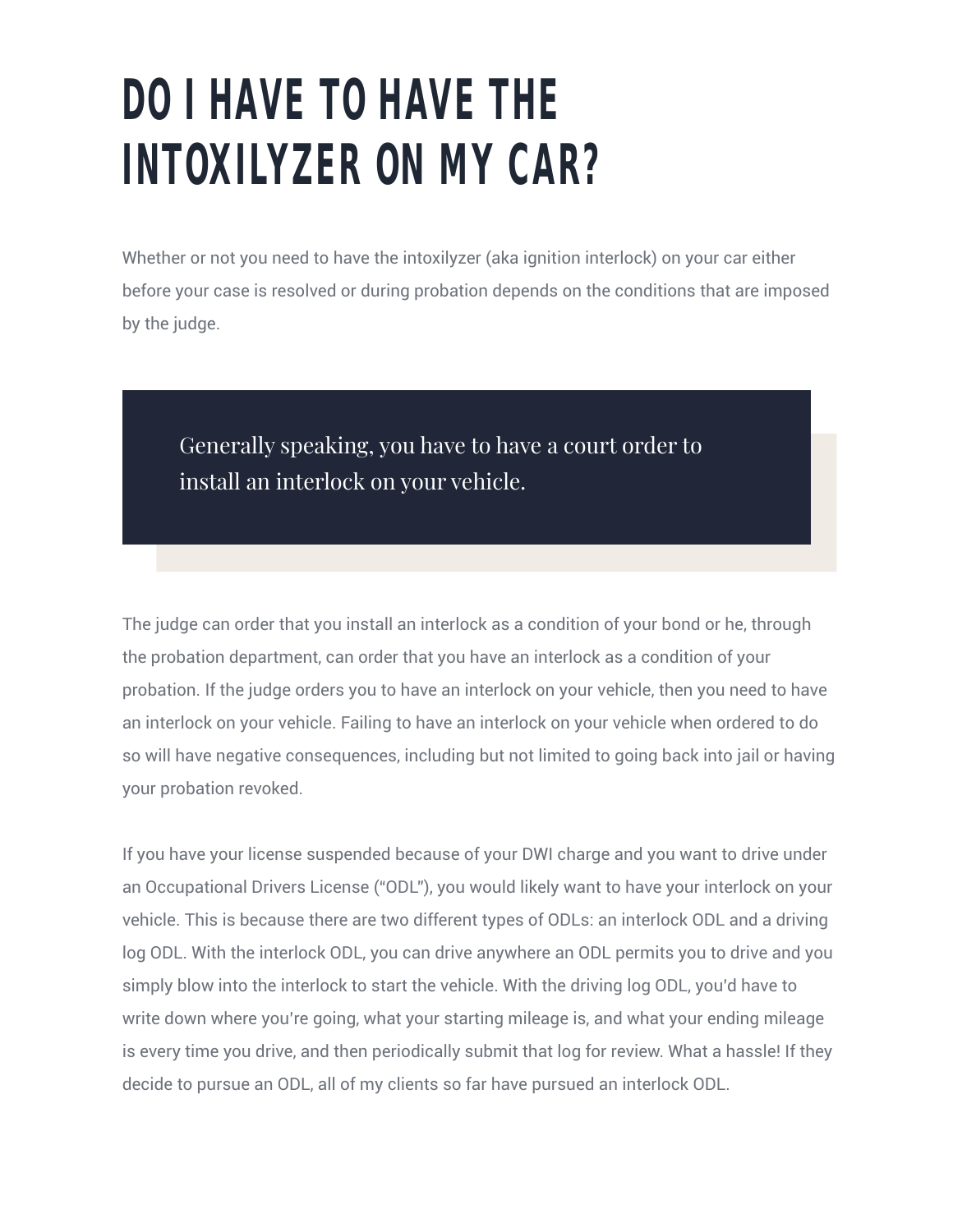#### **HOW DO I GET A DWI DISMISSED IN TEXAS?**

It is possible to get a DWI charge dismissed, but everything depends on the facts that are unique to your case. Before we talk about some of the more common ways that a DWI can be dismissed in Texas, it's important to know that there is no magic wand that can be waived that will automatically dismiss a DWI. A truly experienced attorney will tell you that it takes a thorough understanding of the evidence and a great deal of skill and experience to know how to craft a good defense that highlights all the weaknesses of a DWI case. Simply expecting a DWI attorney to get a case dismissed just because you want it dismissed is usually an unreasonable expectation.

An arrest on a DWI charge is a warrantless arrest. That means that the arrest is not based on a warrant, but instead on a combination of the evidence that is discovered at the scene of the stop and without running all that evidence wholly by a judge first. Because a DWI arrest is a warrantless arrest, the evidence is subject to be reviewed at a pretrial hearing called a Motion to Suppress Evidence. In a Motion to Suppress Evidence, the defense is stating that there are problems with the case's unique evidence that, when applied to the law as it currently is, makes it impossible to find the accused guilty.

There could be problems with the reasons given by police for stopping the defendant. There could be problems with the roadside interrogation of the defendant. There could be problems with the way that standard field sobriety tests are administered in a case. There could be problems with the breath test machine that was used to get a breath sample. There could be problems with the way in which the blood taken from the accused was tested.

As you can see, there are many different ways that a DWI stop can be attacked. However, this is not to say that you would use all these attacks. An experienced DWI attorney will review the case with you, highlight all the weaknesses, and craft a defense that will highlight the strongest weaknesses that will give you the best chance of getting your DWI case dismissed.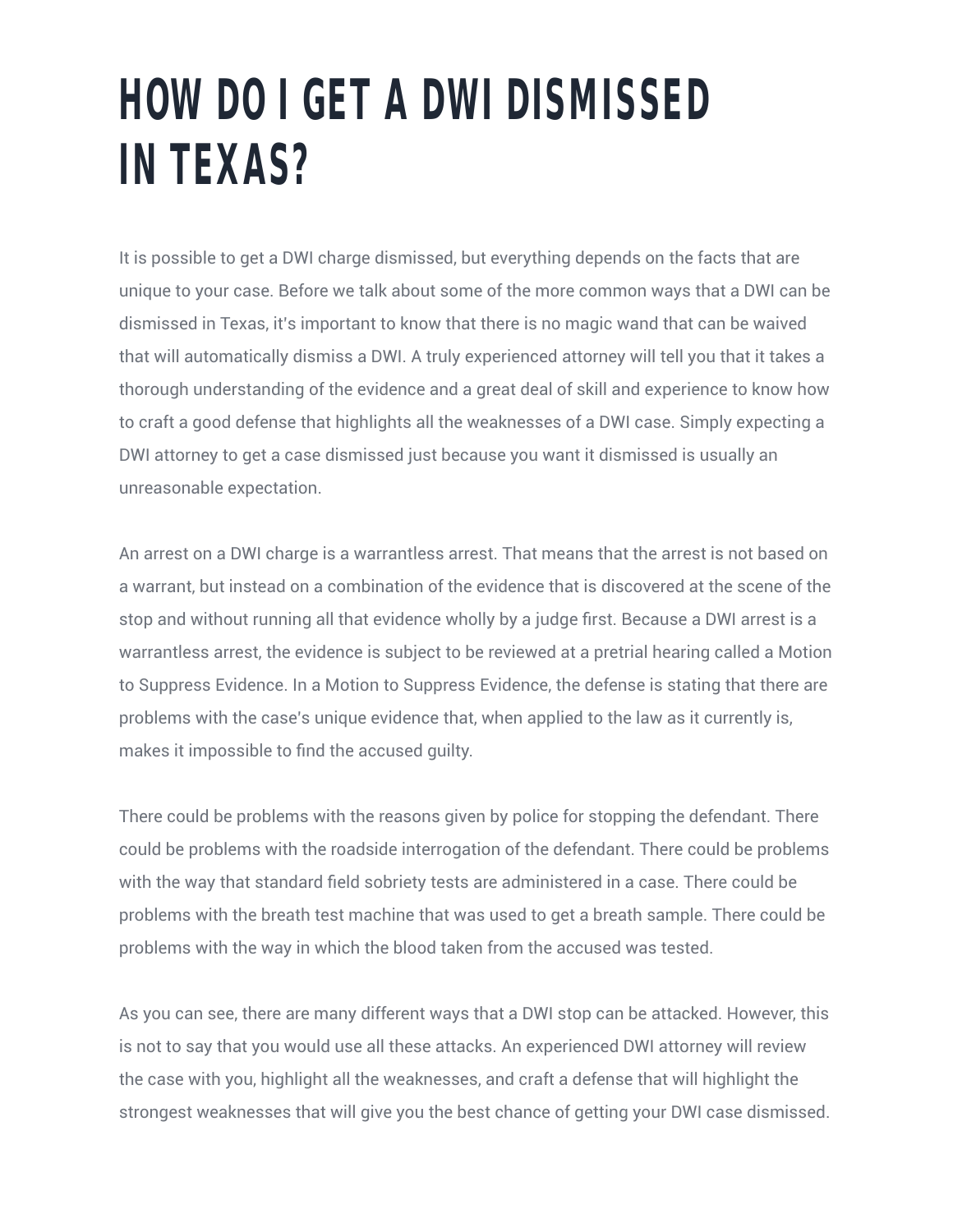#### **WHAT IS THE PROCESS OF A DWI IN TEXAS? HOW DOES A DWI CASE USUALLY MOVE FORWARD?**

If you get arrested for a DWI, it's a good bet that you are feeling overwhelmed and stressed out. One of the biggest questions is what comes next. We want to feel prepared and knowing what is coming next is a big part of feeling prepared. So this is how a normal DWI case moves forward in Texas.

You are arrested. While you are detained, the police will try to get a sample of your breath or blood to verify your breath/blood alcohol content. Refuse to give them a sample of your breath, no matter what consequences or niceties they throw your way. It is very likely that even if you refuse to voluntarily give them a sample of your blood, they will just get a warrant from a judge that will allow them to take your blood against your will. That is just one way that the system is stacked against you, but still do not voluntarily give them a sample of your blood. There are legal nuances that are worth fighting over in court.

**IMPORTANT POINT TO REMEMBER:** Time is of the essence when you get arrested. While you are worried about your freedom and ability to craft a defense, the Texas Department of Public Safety is actively working to revoke your license to drive. You only have 14 days from the date of arrest to contest the revocation of your driving privilege by requesting an ALR hearing. What does ALR stand for? It stands for Administrative License Revocation. Your attorney will help you request a hearing.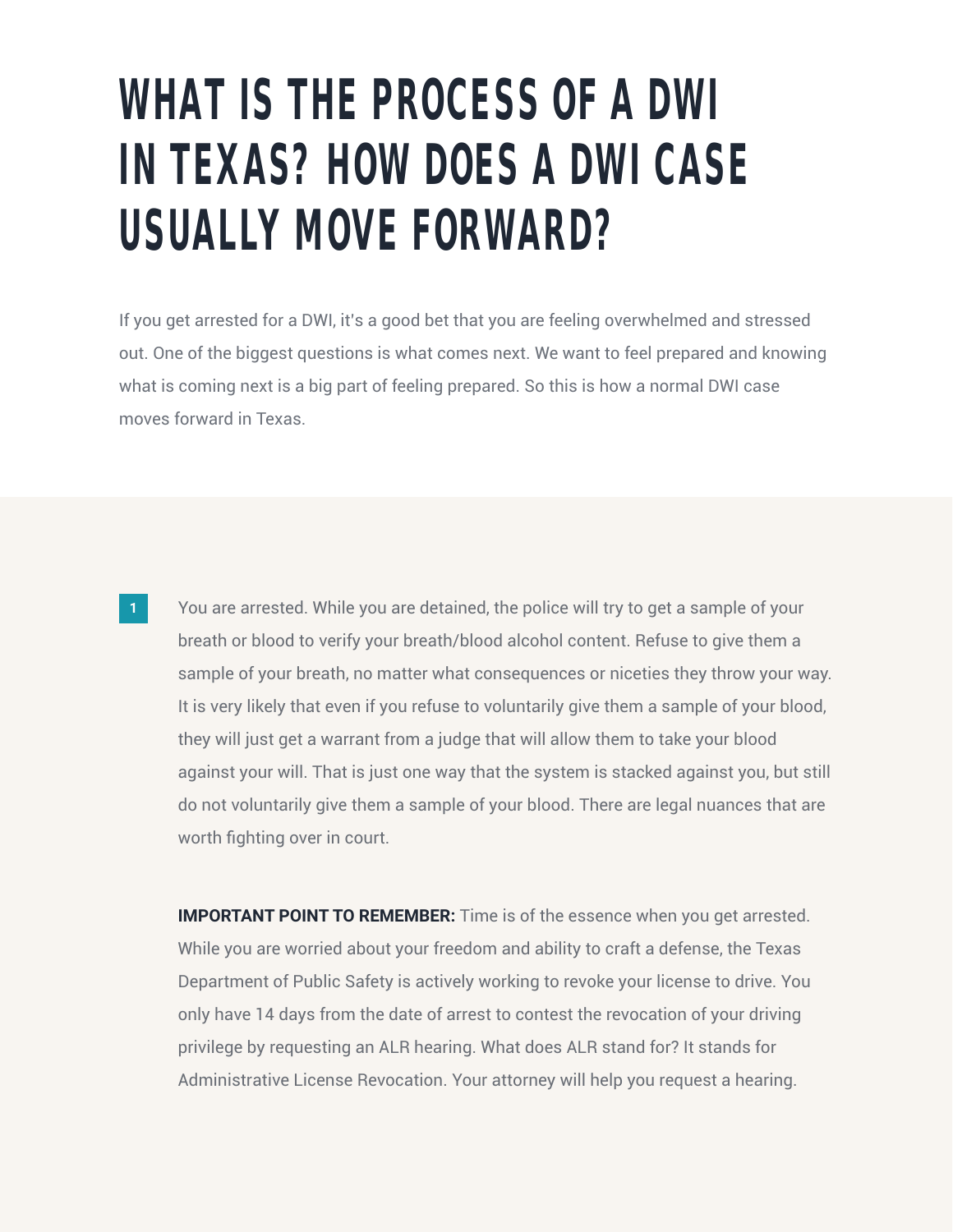You are taken before a judge to get a bond. At this point, the judge presumably has a little bit of information about your history (or lack thereof) and the basic facts of the case. This judge will then assign you a money amount which you need to pay in order to get released from jail.

This is where you might need to have a bondsman help you. The judge could let you bond out on your personal recognizance or a sufficiently low bond amount that you could pay cash. However, it is more likely that the judge will give you a bond that is in the thousands of dollars. A bondsman/bondswoman is a person that has the authority to post a bond on your behalf. They usually cost a fraction of the total bond price. Your loved ones or a friend who is not in jail will want to contact a bondsman and arrange for that bondsman to bail you out as soon as the judge sets the bond.

It's also important to keep in mind that the judge you see will likely not be the judge that your case is assigned to. The judges that give bonds are usually called Magistrate judges and they are more administrative in nature. They will not want to hear from you too much, so keep the facts of the case to yourself. In practice, they've pretty much made up their minds on a bond amount they will set in your case before they ever see you.

**IMPORTANT POINT TO REMEMBER:** Time is of the essence when you get arrested. While you are worried about your freedom and ability to craft a defense, the Texas Department of Public Safety is actively working to revoke your license to drive. You only have 14 days from the date of arrest to contest the revocation of your driving privilege by requesting an ALR hearing. What does ALR stand for? It stands for Administrative License Revocation. Your attorney will help you request a hearing.

**2**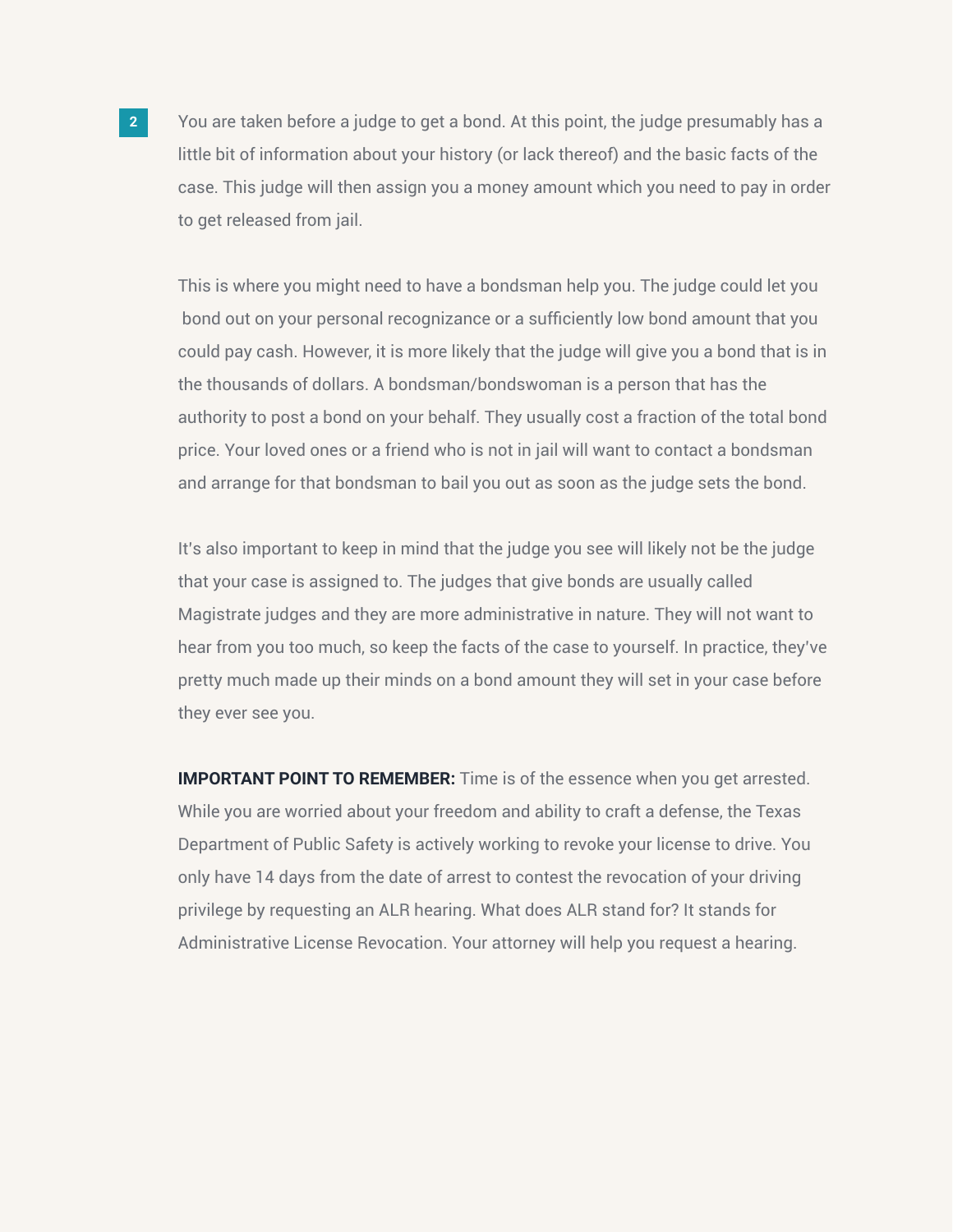- Once you are out of jail, the police will eventually finish their part of the investigation. Part of that investigation means getting back any samples that they sent off to the lab. Once the police have finished their investigation, the reports are forwarded to the district attorney, who reviews the report and decides whether or not they will file charges.
- If the DA decides that there is enough evidence to file charges against you for DWI, then your first court appearance is called Initial Appearance. This hearing has three purposes: first, to make sure you know what you are charged with; second, to confirm your current bond conditions are good or to add any additional bond conditions that the judge deems appropriate (for example, many courts require that a person charged with a DWI have an interlock on their vehicle as a condition of bond and I've seen that condition added at the Initial Appearance instead of when a person is released from jail); and third, to make sure that the person charged with a crime is represented by legal counsel, either of their own choice through hiring someone or by a court-appointed attorney if the accused is unable to afford to hire an attorney. **4**
- Generally after the initial appearance, your attorney will start receiving the evidence provided by the prosecutor. While your attorney reviews the evidence, researches the laws applicable to your case, and prepares possible defenses to be heard at a motion to suppress or other such hearings, the court have a series of court dates that are known by various names, depending on the county: pretrial hearings or announcement hearings. Either way, I refer to these court dates as "status checks." The court is basically interested in how both parties (the prosecution and defense) are doing, whether they are getting along, and how things are progressing towards a resolution in the case, either by trial or by plea. Most courts have 2 or 3 of these types of hearings, then they are looking for a decision to be made. **5**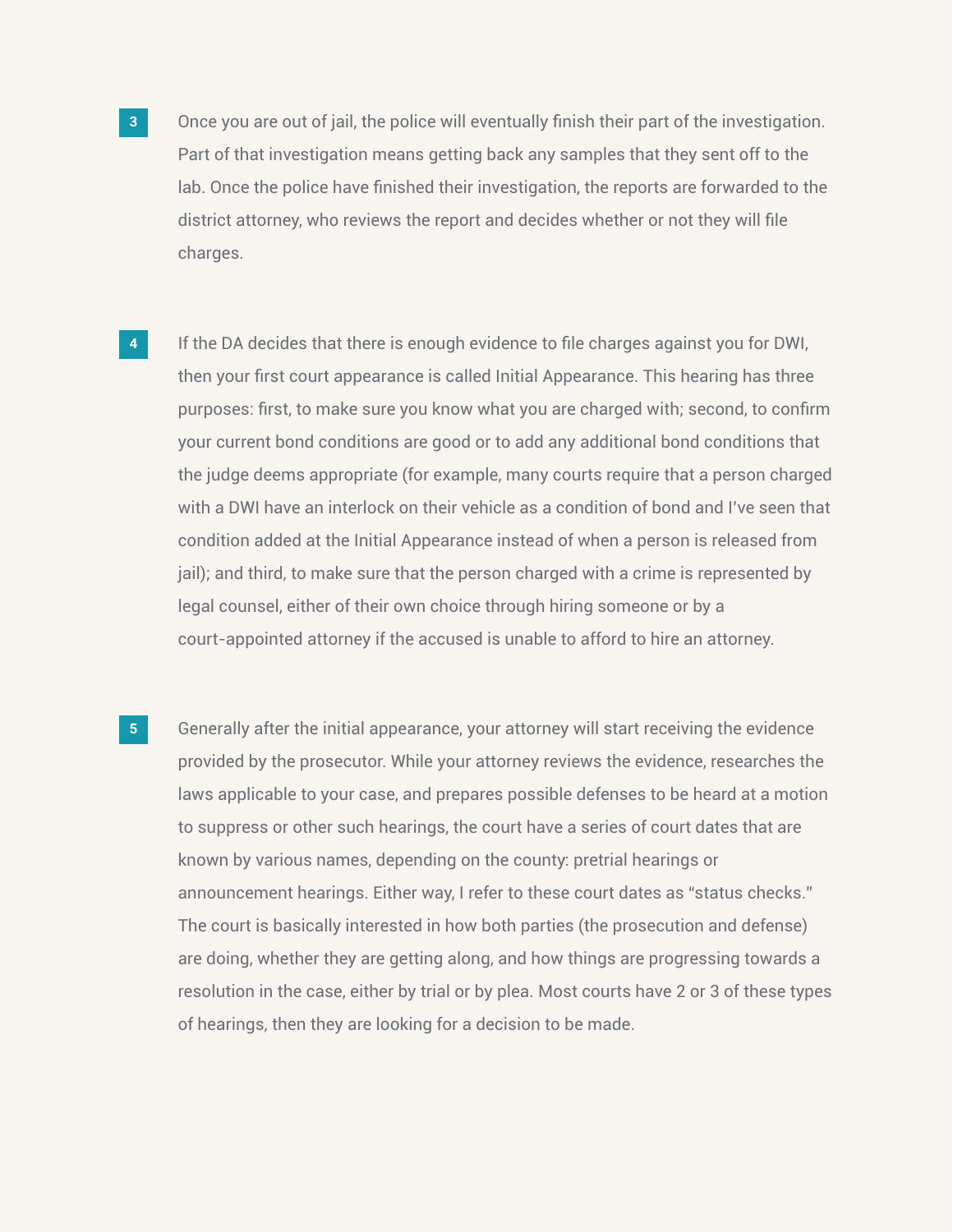Once your reach this stage, you and your attorney should have discussed your case at length and gone over all the weaknesses and strengths of your case. Remember, your case is UNIQUE!! I don't care how many relatives or friends have had DWIs, or what their experiences have been, and how much they believe they are experts on what should happen in your case – their cases are not your cases!!! As I mentioned above, there are many different ways that you can resolve the case. Your attorney will guide you in making the right choice for your unique case.

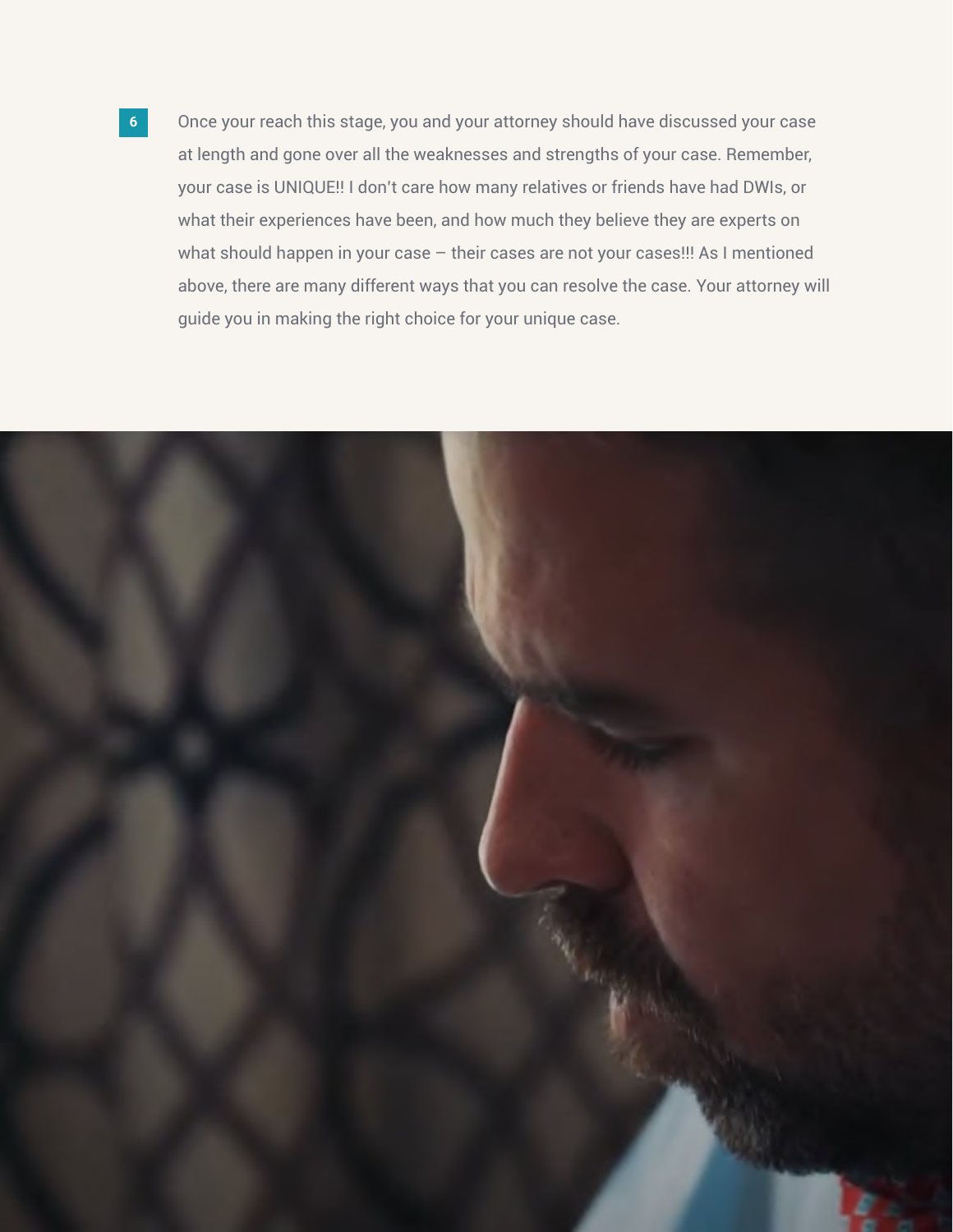#### **DO YOU GET PROBATION FOR A FIRST-TIME DWI IN TEXAS?**

When you ask this question, you are really asking about the range of punishments in a DWI case. We talked about this question already in this guide, but I'll answer this question straight out the best that I can here. You need a good attorney on your side – one who is experienced and knowledgeable and knows how to break a case down, like I do – to have the best shot at getting probation for your first-time DWI in Texas. Don't waste time wondering and stressing. Call an attorney right away and set up a free consultation. Let's answer your questions as they deal specifically with your case.

#### **CAN A FIRST OFFENSE DWI BE DISMISSED IN TEXAS?**

We have also had the opportunity to discuss this question in this guide. This question is the wrong question. The right question underneath this question is, "Is it possible to get my DWI dismissed?" That is the right question because your DWI is unique. Your attorney is your guide and should be your best friend right now. Your attorney will be able to hear your version of the events, will be skilled at reading the police reports, will know how to apply the law to your particular facts, and will help you prepare the best defense possible for the best outcome possible. So yes, it is possible that a first-offense DWI can be dismissed in Texas. But will your first-time DWI offense be dismissed? Come talk to an experienced attorney and see what I can do for you.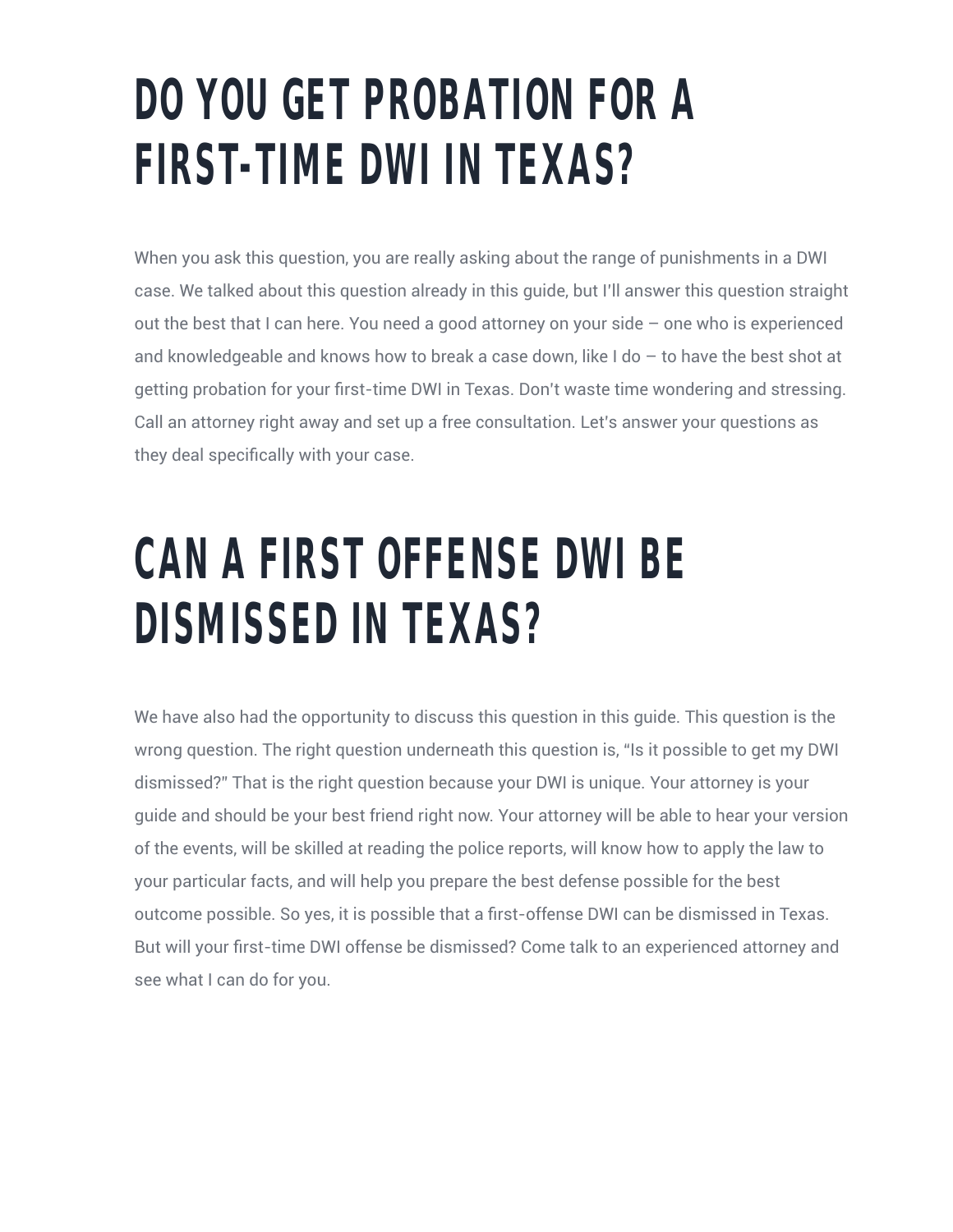#### **you only have 14 days in texas to save your license after an arrest for dwi**

I referred to this already here, but I want to take this final opportunity to tell you that the clock is ticking against you if you have already been arrested for a DWI in Texas. In Texas, you have 14 days from the date you are arrested to request a hearing in front of an Administrative Judge. The Texas Department of Public Safety has the right to suspend the driving privileges of anyone who is accused of DWI or DUI. The suspension goes into effect 14 days from the date of arrest UNLESS you request a hearing on the validity of the suspension. I have seen many people lose their right to operate a motor vehicle because they were still deciding on an attorney or waited to long to engage an attorney to represent them. The State of Texas is not waiting! And anyone who lives here knows how vital the right to drive is. So make sure you're not waiting too long. The clock is ticking against you.

Jeff Brown is a seasoned DWI attorney in Texas. He has personally handled hundreds of DWI cases and ALR hearings. He has the experience, the ability, and the determination to help you and your loved ones successfully navigate a DWI charge and move forward to a big, bright beautiful tomorrow.